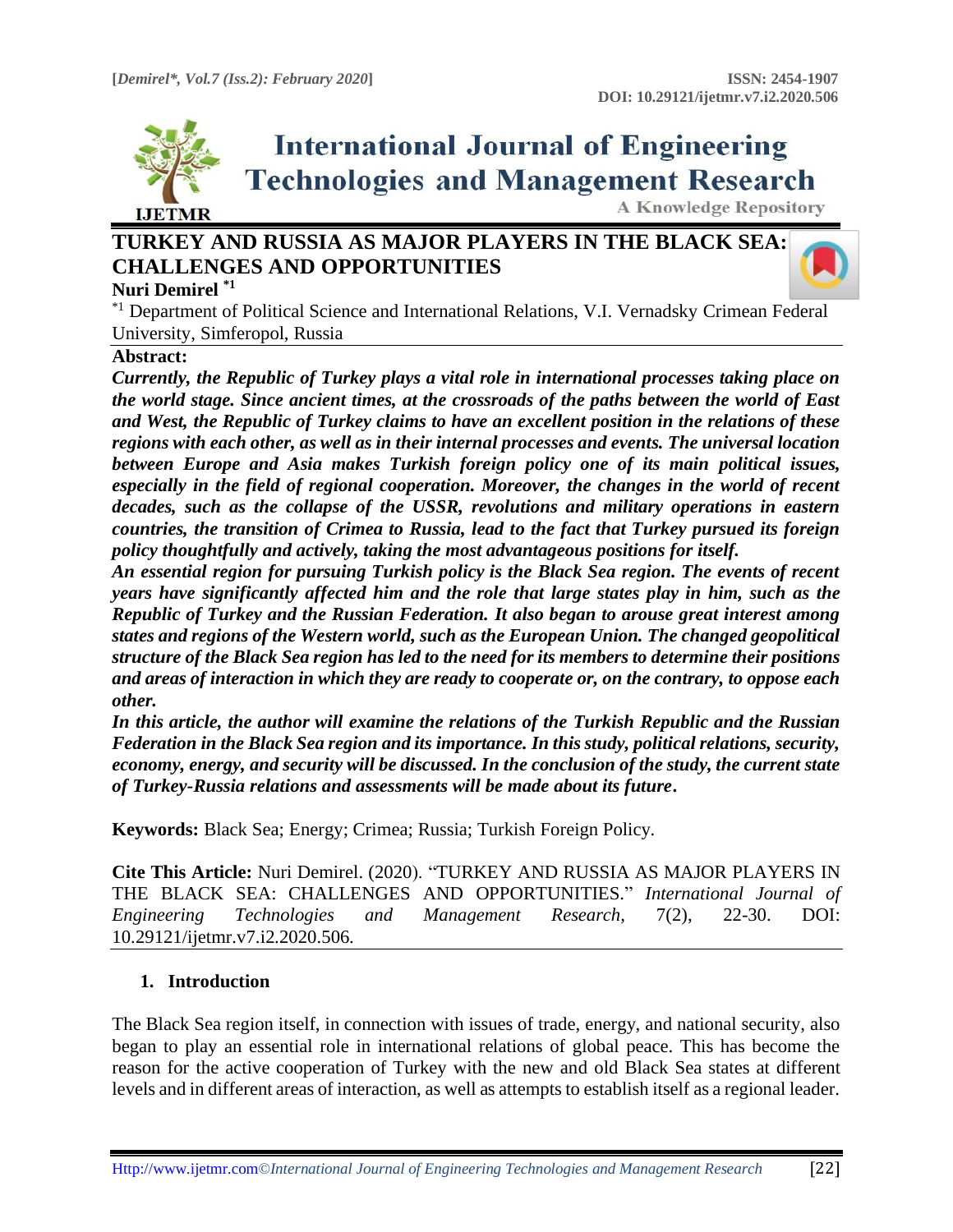For these reasons, the study of Turkish policy in the Black Sea region is especially relevant both for the Russian Federation and for the system of international relations of the modern world.

The Black Sea region plays an essential role in energy policy, being the southern export corridor for the supply of natural gas to Europe and Turkey. The first Black Sea pipeline was the Blue Stream, opened in 2005, which was intended for the supply of natural gas to the Republic of Turkey. The ability to supply natural gas to Europe through the Black Sea became most relevant after the change of power in Ukraine as a result of the internal political crisis of 2013-2014. Thus, it became apparent that the Black Sea region has acquired great importance not only for regional but also for global players in international relations.

The purpose of this article is to analyze the problems with connecting Crimea to Russia and the political relations of global actors in the region. The article will be completed by a chapter where the agreement and cooperation of the riparian countries in creating stability and confidence in the Black Sea region will be renewed. In this study, political relations, security, economy, and energy will be discussed. In the conclusion of the study, the current state of Turkey-Russia relations and assessments will be made about its future.

### **2. Turkey- Russia: Political Relations**

Turks and Russians, the two leading powers of the Eurasian geography, have carried out "conflictcooperation" based relations following the international order they have been in periodically since the time of Tsarist Russia and the Ottoman Empire. However, with the October 1917 Revolution under the leadership of Lenin, the establishment of the Soviet Union in place of Tsarist Russia was a cornerstone in relations. In this period, the Soviet Union disclosed secret agreements involving sharing the Ottoman withdrawal from the First World War. The Turkish War of Independence offering support very seriously close relations established between the Soviet Union and Parliamentary Government, after the establishment of the Republic of Turkey in 1923 was developed further.

Vladimir Putin, former vice president and former KGB agent, won the presidential election in the Russian Federation (RF) in March 2000. In Turkey, on 3 November 2002, general elections were very surprised on 14 August 2001 under the leadership of Recep Tayyip Erdogan, founded Justice and Development Party (AK Party) gained. Thanks to the harmony between the two leaders, the development of the scope of the relations between Ankara and Moscow had been deemed a priority, and steps had been taken towards this. Since 1990, the relationship is a fundamental player in energy followed by Moscow Nagorno-Karabakh, Central Asia, Georgia, Ukraine, Syria, and the Libya policy despite major crises arising from often experienced conflict with Ankara, in particular, Turkey's July 15, 2016, lived in Military Coup Initiative. The support provided by Russia has not been forgotten. In this process, despite the unwanted events such as the dropping of Syrian aircraft and the assassination of Russian Ambassador Andrey Karlov, strategic minds in both countries came into play and prevented the relations between the two bridgehead forces of the Eurasian geography. Following the establishment of a "Great Compromise" between the two countries, large-scale strategic projects such as the Turkish Stream Gas Pipeline, Akkuyu Nuclear Power Plant and the S-400 Air Missile Defense System are remarkable in that they show the stage reached by pervasive relations, including the cultural dimension[1].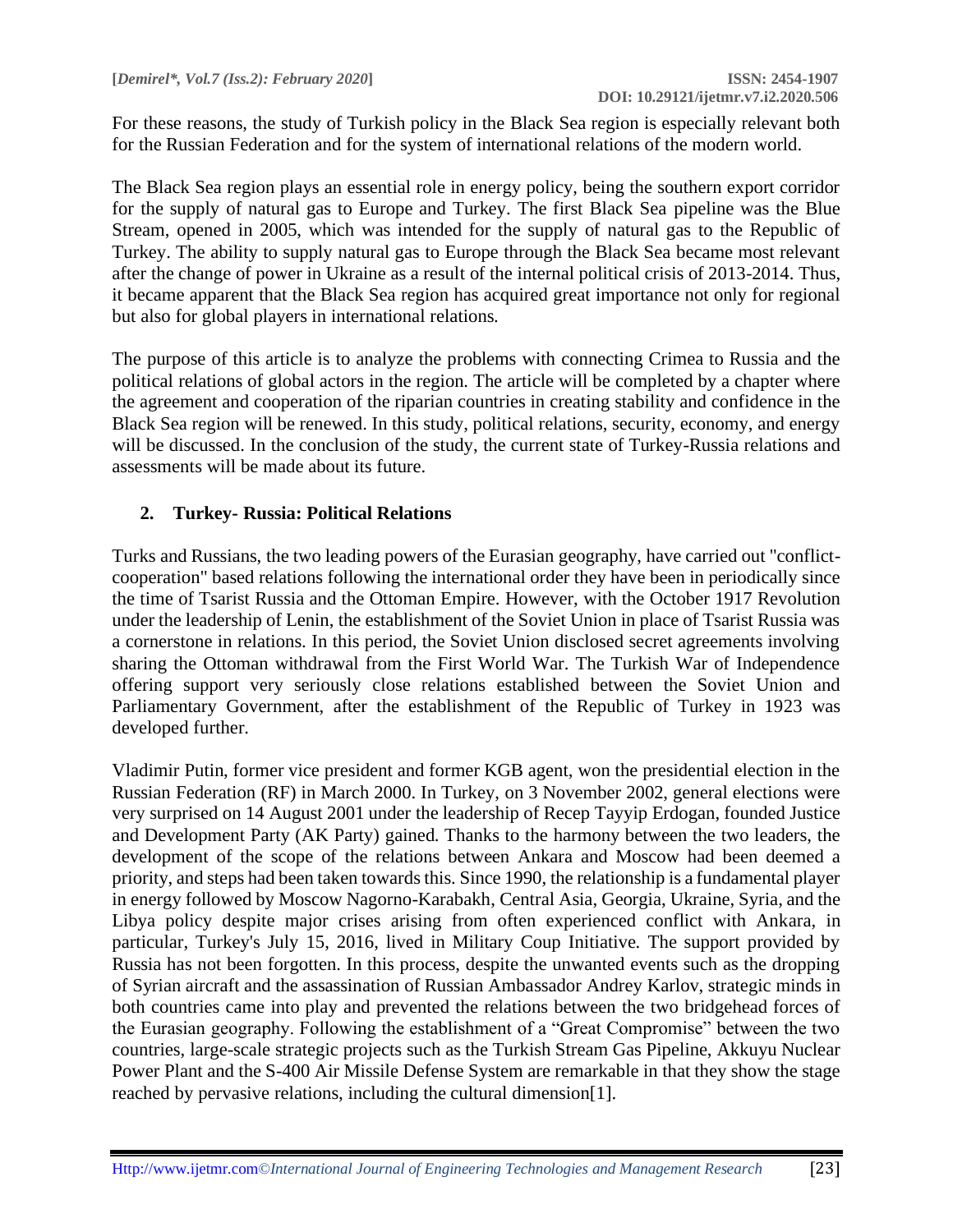"Special for our cooperation with Russia, where we have shared common history and geography for centuries. We care about and improve our relationships. Especially in the last two years in our region addressing the developments, together with the principle of mutual trust and dialogue, and a common approach to stabilization, development of bilateral trade and tourism. We are developing. Russia, especially energy and trade, in the coming period. We will try to improve our bilateral relations with. On regional issues with Russia and we will continue our close coordination especially on the Syria issue" [2]. AK Party 2018 Election Declaration

"If I have to speak seriously, our common interests are huge. World two after getting out of the polar form, our relations started to change. Good direction there are developments. There are no commitments for blocks between our countries. Own we started to think about our interests. Interestingly, many wars took place in history. Today, we do not have a single problem that will create a conflict environment. There is no reason for competition" [3]. Vladimir Putin, August 2004

#### **3. Turkey-Russia: Energy and Economy Relations In 1991-2020**

Ankara has carried out since 1991 using natural gas by reducing its dependence on oil through a wide range of initiatives followed by a policy prioritizing. Cheaper than oil and usage area largescale gas previously considered a rational investment. There has been an increase in usage. Our large provinces have moved towards gas heating, and our industry is focused mainly on gas production [4]. Energy is a dominant factor in relations between Ankara and Moscow. Primarily the year two thousand supplied with the increase in Turkey's hydrocarbon wealth led to rises in consumption. Turkey said energy lack of resources has resulted in foreign dependency. Dependence on oil imports to Turkey's case at stake proportionally, while 93.6 percent. This dependency ratio in natural gas is around 99.2 percent. Turkey is considering the distribution of the oil it imports by its suppliers. Russia takes second place with eighteen percent. On the other hand, Turkey's gas imports in the list of supplier countries examined, Russia has with fifty-five percent. [5]. For example, according to the Energy Market Regulatory Authority's 2014 Natural Gas Sector Report, in 2014, gas imports were made in Russia with a share of 54.76 percent, while based on quantity, twenty-six billion cubic meters of the gas requirement of about fifty billion cubic meters.

It was supplied by Russia. In this regard, paid for the sale of gas to Moscow, the total amount was \$ 16.5 billion [6]. A sizeable net energy importer in the position of Turkey, which uses a total of one hundred and thirty million tons of oil equivalent in 2015, has imported three-quarters of primary energy. In 2015 according to the International Energy Agency statistics, in Turkey, it imported 34 million tons of coal thirty-three percent of the 25.1 million tons of crude oil to 12.4 percent, 22.9 percent and 23.6 million tons of petroleum products Fifty-five percent of 47.6 billion cubic meters of gas was supplied from Russia. In this manner, Turkey's share in total sales of Russian gas is three to ten percent level. 2015 As of year to Turkey by Russian energy giant Gazprom 27.02 billion cubic meters of gas was exported, and Ankara maintained its second-largest buyer position in Moscow's gas exports after Berlin. Promise the amount subject to 24.5 billion cubic meters in 2016, but the future Twenty-five billion by 2022, with a small increase in periods it is envisaged to be fixed at the level of cubic meters. [7].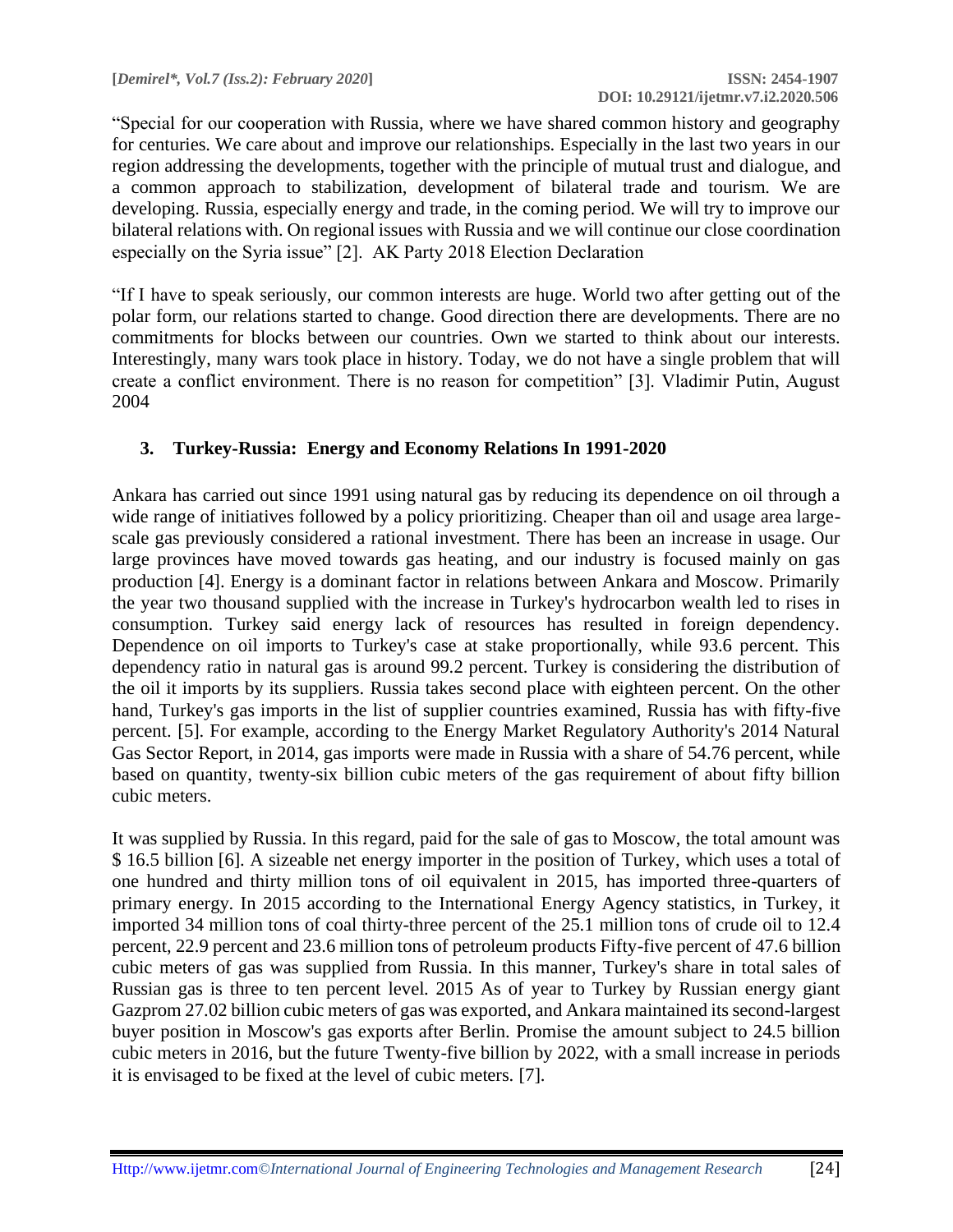The opening ceremony of the Turkish Stream Natural Gas Pipeline took place on January 8, 2020. The event, Russian Federation President Vladimir Putin, the Republic of Turkey Recep Tayyip Erdogan Prime Minister Recep Serbian President Aleksandar Vučić, Bulgarian Prime Minister Boyko Borissov, Russian Energy Minister Alexander Novak, the Republic of Turkey Energy and Natural Resources Minister Fatih Dönmez and Gazprom Chairman Alexei Miller joined. Gazprom Vice Chairman and CEO of Turkish Stream Oleg Aksyutin and BOTAŞ Chairman and General Manager Burhan Özcan also participated in the event via satellite connections.

Turkish Stream Black Sea built into the base; the natural gas transmission network connects Russia and Turkey. The pipeline consists of two lines with a total capacity of 31.5 billion cubic meters. The first line, while the supply of natural gas to Turkey, while the second line will carry the gas to Turkey and South and Southeast European countries through the territory. The construction of the offshore gas pipeline, which lasted fifteen months, was completed even before it was planned in November 2018. The building, located near the terminal Purchases Kiyiköy resort in Turkey, completed construction in 2019.

Turkish Stream starts at the Russkaya Compressor Station with a capacity of 224 MW, located in the Anapa region, which is part of the Russian United Natural Gas Transmission System. The facility to purchase natural gas terminal on the coast of Turkey to transport over 930 kilometers along two lines provide the necessary pressure. In Turkish Stream, a technologically unique project, pipes with a diameter of 813 mm, installed for the first time in the world at a depth of 2200 meters. The most advanced safety standards, including environmental safety, have been implemented at all stages of the Turkish Stream project. The same standards will be applied during the operation phase, and a continuous environmental monitoring program will be implemented.

Gazprom Chairman Aleksey Miller said, "The commissioning of Turkish Stream is a historical event. First, it needs Russian natural gas exports to Turkey following the addition of the Turkish Stream capacity of the Blue Stream, all of which can be supplied directly without the need for any transit routes. Second, a new and reliable route has been provided for the transmission of Russian natural gas to Europe through the pipeline.

All of this, undoubtedly, will take our cooperation with our Turkish and European trading partners to a higher level and contribute to increasing the energy security of the region" [8].

The Turkish Akkuyu nuclear power plant (NPP) project has restarted after the Turkish Government signed a deal with the Russian Government. The intergovernmental cooperation agreement on the NPP was ratified in 2010.

Delayed in 1999 and canceled in 2000, the project initially intended to produce 3,000MW. The first unit was commissioned in 2006 and the second in December 2007.

The first unit is expected to achieve its first criticality in the second half of 2019. The remaining three units will come online in yearly intervals once Unit I begin commercial operations in 2020. The project is estimated to cost \$20bn and will be Turkey's first nuclear power plant.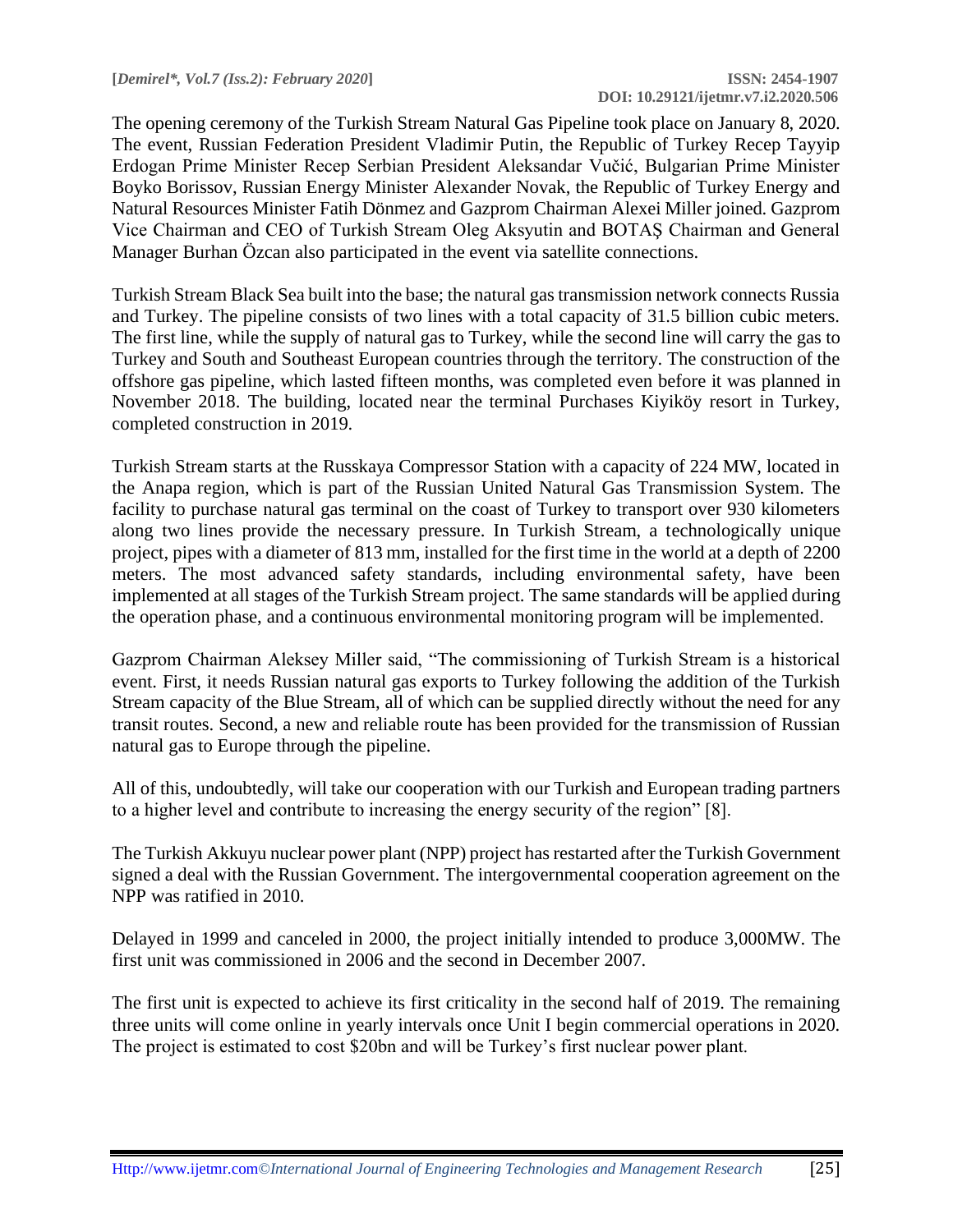The foundation for the power plant's offshore hydraulic engineering structures (OHES) was laid in April 2015. The Cengiz Insaat Sanayi ve Ticaret JSC (joint-stock company) was awarded a \$394m contract to design and construct OHES.

The Akkuyu site is connected by sea, enabling the transportation of heavy machinery to the site. It is close to centers of electricity consumption such as Adana, Konya, Antalya, and Mersin. There is also a relatively lower population density in the region.

The first public hearing session on the project's environmental impact assessment (EIA) report was held in March 2012. Participants of the meeting, mainly representatives from Greenpeace, objected to the EIA, saying that it fails to address the environmental impacts of the plant.

The EIA report was approved by Turkey's Ministry of Environment and Urbanization in December 2014[9].

The Black Sea Economic Cooperation (BSEC) came into existence as a unique and promising model of multilateral political and economic initiative with the signing of the Istanbul Summit Declaration and the Bosphorus Statement by the Heads of State and Government of the countries in the region, on 25 June 1992.

With the entry into force of its Charter on 1 May 1999, BSEC acquired international legal identity and was transformed into a full-fledged regional economic organization - the Organization of the Black Sea Economic Cooperation.

Aiming at fostering interaction and harmony among its members, as well as to ensure peace, stability, and prosperity, encouraging friendly and good-neighborly relations in the Black Sea region, today BSEC serves as a forum for cooperation in a wide range of areas for its 12 Member States: Albania, Armenia, Azerbaijan, Bulgaria, Georgia, Greece, Moldova, Romania, Russia, Serbia, Turkey, and Ukraine.

The BSEC Headquarters - the Permanent International Secretariat of the Organization of the Black Sea Economic Cooperation (BSEC PERMIS) was established in March 1994 in Istanbul.

Agriculture and agro-industry, banking and finance, combating organized crime, culture, customs matters, education, emergency assistance, energy, environmental protection, exchange of statistical data and economic information, healthcare and pharmaceutics, information and communication technologies, institutional renewal and good governance, science and technology, SMEs, tourism, trade, and economic development and transport are among the main fields of cooperation within the framework of the Organization.

BSEC covers a geography encompassing the territories of the Black Sea littoral States, the Balkans, and the Caucasus with an area of nearly 20 million square kilometers. The BSEC region is located on two continents;

• BSEC represents a region of 335 million people, reaching an intra-BSEC trade volume of USD 187 billion annually;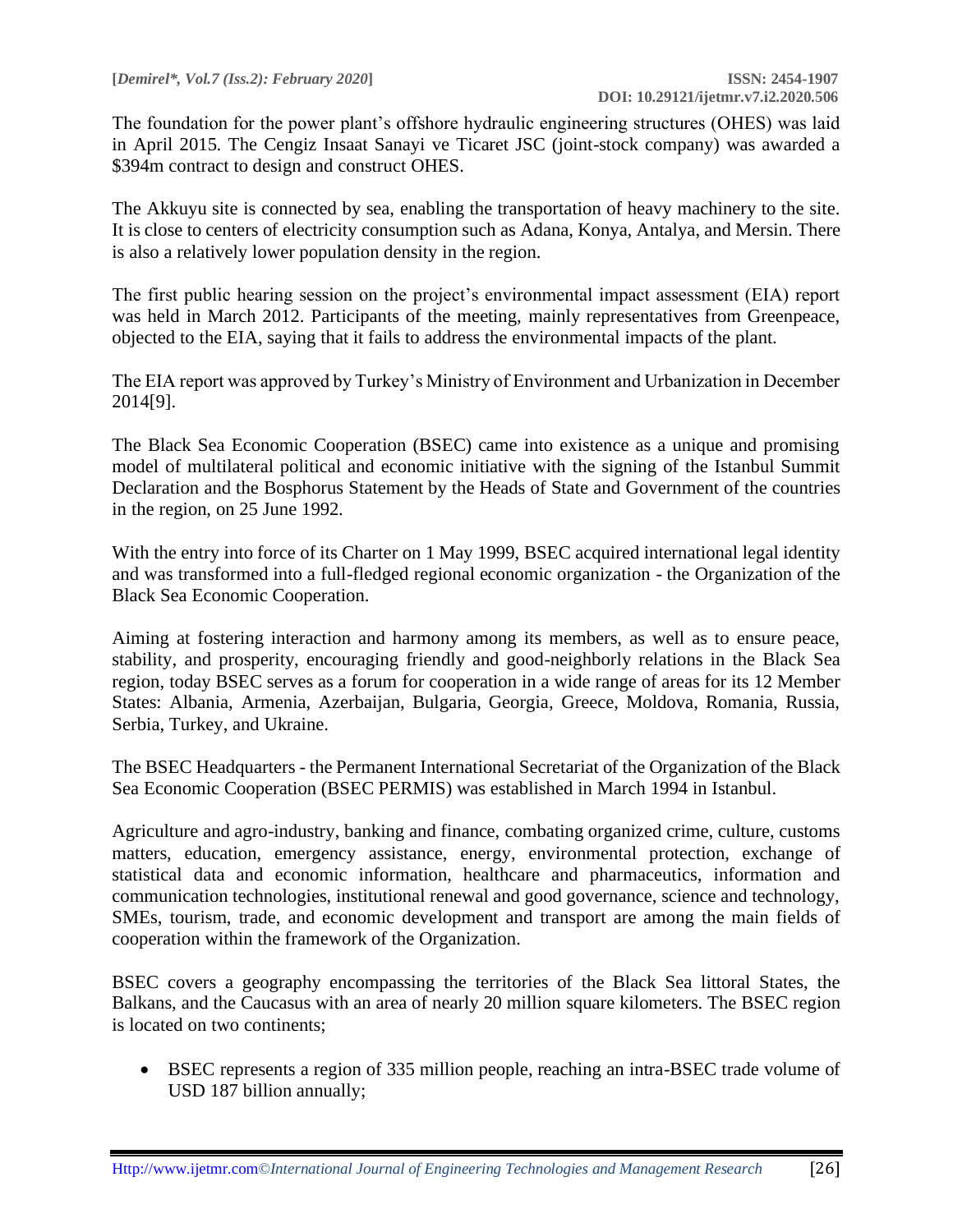- After the Persian Gulf region, it is the second-largest source of oil and natural gas along with its proven rich reserves of minerals, metals and other natural resources;
- It is becoming Europe's primary transport and energy transfer corridor [10].

"Strategic projects are carried out in the energy field. Turkey's first nuclear power plant Akkuyu is established. It is expected to be operational in 2023. Mr. President, on the anniversary of the founding of the Republic of Turkey requested that this project come into play. We invited Turkey to the country as a partner in 2019 exhibition. Of course, the subject of cultural and human contacts, immigrants are also the subject It was our title. Russian tourists to visit is the first in Turkey. Our meeting was very useful" Vladimir Putin, January 23, 2004[11].

"The upward trend in trade volume continues. Our trade volume has reached 26 billion dollars. Akkuyu, Turkish Stream projects are taking firm steps. 2019 will be a very special year, mutual culture in Turkey and Russia and we will organize tourism activities. Russians are among the first ranks of tourists to Turkey we have guests. Last year, 6 million Russian guests came to our country. Visa exemption will strengthen the fusion of our people much more" Recep Tayyip Erdogan, January 23, 2004[12].

### **4. Turkey-Russia: Security in the Black Sea Region**

Regional tensions, natural resources, and geopolitical rivalries make the Black Sea region a strategic but sensitive area. In the absence of cooperative structures able to contain conflict, security threats ranging from interstate conflicts to illegal trafficking have emerged.

The region is politically, historically, and geographically divided. Today, three principal actors influence security policy options. Russia fears encirclement by the West, and thus works to counteract EU and US influence in the region. It seeks to maintain its role as the key regional actor and to block externally driven energy projects or military alliances. It wants to prevent NATO enlargement, as well as to suppress fundamentalist movements.

Black Sea countries themselves have diverse approaches to security. The tension driven by nonregional actors is a severe concern and produces a variety of responses. For instance, Turkey has pushed for a region-wide security initiative, possibly setting the stage for normalization of Russia's Role'' [13].

NATO member Turkey, long-range with Russia in November 2016, announced that the S-400 air defense necessary to conduct interviews. On the other hand, the Minister of National Defense Fikri Işık, on 21 February 2017, but that Turkey has undoubtedly heard the need for a missile defense Turkey requires the urgent needs ultimately necessary for it. Noting that the purpose of the negotiations conducted with various countries, Turkey, in responding to the needs of Russia under present conditions mark the appropriate country. NATO and One of the leading experts on the subject about criticism from the USA about the evaluations made by Professor Mesut Hakkı Caşın: "SAMP / T compatible with NATO with S-400s that will be outside the NATO system, it is aimed to use air defense systems such as Patriot in different places in military terms. The technical capabilities of Patriot and S-400 are much more different, and it is useful to know all this. It is essential where the batteries will be used. Turkey has built jointly with Russia as we know it There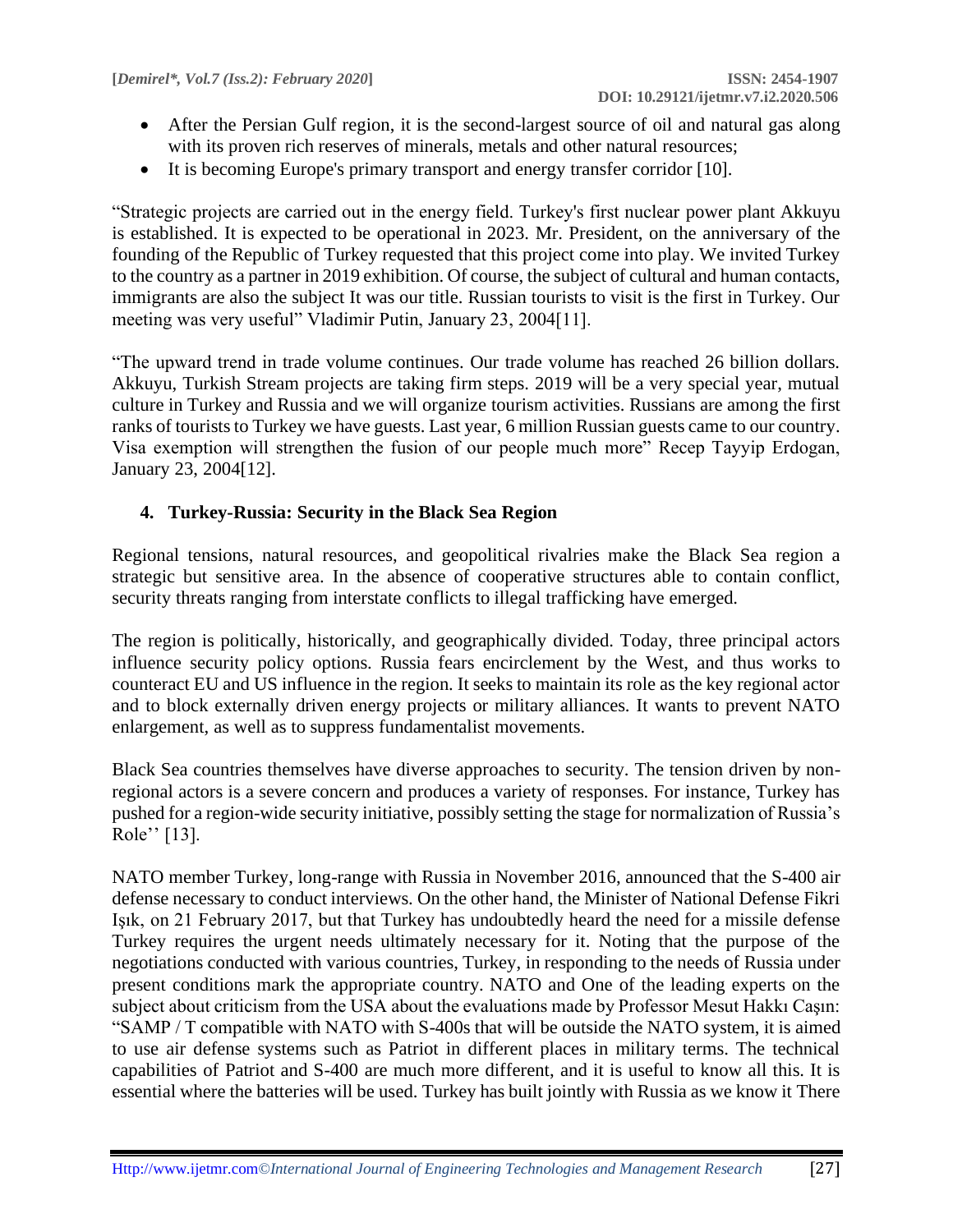is the Akkuyu Nuclear Power Plant project. The nuclear power plant is a vital target for military strategy. So, this nuclear of the S-400 I think it will be instrumental in protecting the power plant.

Turkey's weather decided to buy S-400 missile defense system from Russia to meet their defense needs and is compatible with the NATO system with France and Italy SAMP / T missiles have agreed on joint development. Turkey is not the only NATO countries that use Russian missiles. Currently, there are Russian air defense systems in the inventories of the former Eastern Bloc countries and 7 NATO countries, including Greece. NATO Secretary-General In explanation of the decision made by the S-400 has stressed that the decision of Turkey. Some NATO countries voiced Turkey's S-400 air defense system in the event of starting to use some of NATO's secret air. The concern that Russia could capture defense information is unwarranted. Turkey revealed his opinion against all these allegations and these missiles. He made statements that he would not be tied to the NATO defense system but would be integrated into our national air defense system. The United States, we know that Turkey is disturbed by the S-400 missile systems to receive. If the USA If you want to sell missiles to Turkey for 10 years, these negotiations are going on, why I do that, why after Turkey decided to buy S-400 Patriot decided to sell? It is possible to use them all together, because Patriot operative state at the moment Turkey. It is possible to use missiles to be produced jointly with France and Italy at the same time. It depends on the threat you perceive. Turkey perceives a threat from much lower altitudes and partners; modern missile, class missiles that can come from seas, land borders, low and how it plans to meet missiles to be fired from midaltitude depends on it. It is connected to satellite intelligence and our weather radar system. These three missile systems at the same time, of course, it can be used operatively. There's money in Turkey, Turkey also receives S400, SAMP / T also gets the Patriot. Why we say; Interventions to Iraq and especially the Syrian operations against air defense systems revealed the need. The technical capabilities of Patriot and S-400 are much more different, it is useful to know all this. In this respect, Turkey has decided to take this particular missile. Turkey's missile receiving, I think it will prejudice the NATO alliance "[14].

The next updated version of the AKP Program was prepared in 2011, before the parliamentary elections. As a new element, it contains information on the naval group "Blackseafor" and the operation "Black Sea Harmony," which indicates an increase in Turkey's attention to security issues in the Black Sea.

Another document relating to the foundations of Turkey's foreign policy in the Black Sea region is the annual report of the Ministry of Foreign Affairs of the Republic of Turkey containing information on goals, means, and topical issues of foreign policy. The section "Maritime Security in the Black Sea" is devoted to the Black Sea region, which, as in the case of the 2011 AKP Program, addresses security issues in the region [15].

## **5. Conclusion**

When the east of the Black Sea is considered as the Russian bloc west and the EU and the USA bloc, the most productive country in the geography is Turkey. The main reasons for this are; Turkey relies on the substances of the Montreux Straits Convention of Turkey in case the EU and the US stem from the political atmosphere in which they are heading, and head for the east and sham is not active but possible war. Also, it should be in dialogue with the countries which are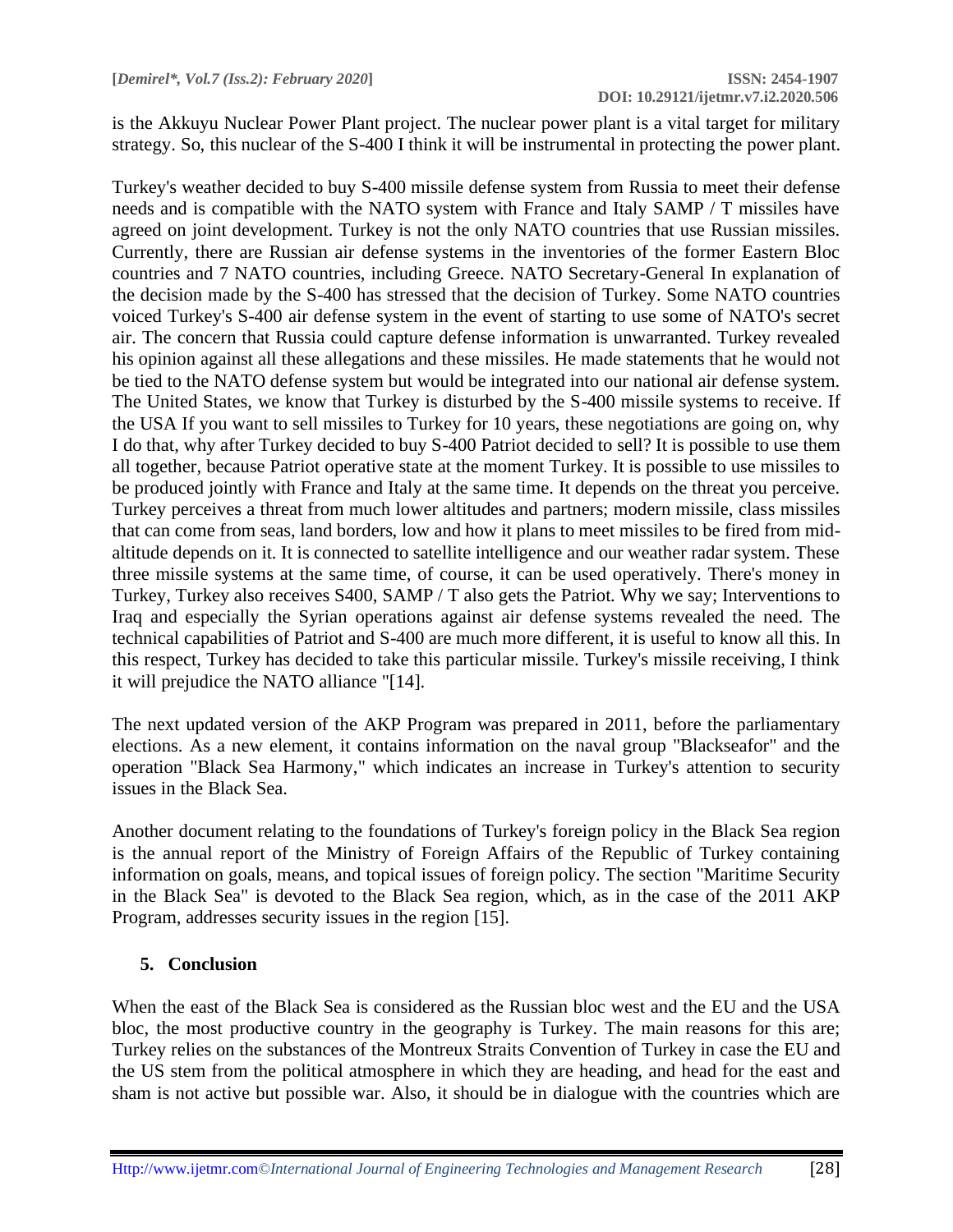harmonized with the Black Sea by making events like KEI, BLACKSEAFOR, and KUH, which are led by Turkey more effectively. Thus, Turkey can be a balance between global and regional actors  $[16]$ .

Summing up the general result, we note that the main subjects of the Black Sea foreign policy relations of Turkey are not only the states of the region but also such important international actors as the European Union. Due to contradictions in the interests of the EU and the Russian Federation, at present, the Republic of Turkey is forced to find a compromise policy and build a system of relations that best suits its interests as an independent entity and as an important regional actor interested in an effective security system of the Black Sea region.

In addition to the sphere of security, Turkey's relations affect the spheres of economy, energy, culture and ensure the dialogue of what is happening is not always easy, even in modern multipolar international realities. This, however, does not deprive Turkey of its resources and leadership ambitions in the Black Sea region.

### **References**

- [1] Kısacık, Sina, "Türkiye– Rusya Federasyonu İlişkileri", Access Address: https://www.researchgate.net/profile/Sina\_Kisacik/publication/332835352\_Turkiye Rusya\_Federasyonu\_Iliskileri/links/5d08a263458515ea1a6d8728/Tuerkiye-Rusya-Federasyonu-Iliskileri.pdf /, (Access Date: 28 January 2020).
- [2] AK Parti Güçlü Meclis, Güçlü Hükümet, Güçlü Türkiye: Yaparsa Yine Ak Parti Yapar Cumhurbaşkanlığı Seçimleri ve Genel Seçimler Seçim Beyannamesi", 23 Mayıs 2018, Erişim Adresi: https://www. trthaber.com/pdf/Beyanname23Mays18 icSayfalar.pdf, (Erişim Tarihi: 4 Ağustos 2018).
- [3] Başlamış, Cenk ve Deprem, Okay, Vladimir Vladimiroviç Putin: Rusya'yı Ayağa Kaldıran Lider, (İstanbul: Doğan Kitap, Mart 2018).
- [4] Örmeci, Ozan ve Kısacık, Sina, Rusya Siyaseti ve Rus Dış Politikası: Teorik ÇerçeveTarihsel Arka Plan-Örnek Olaylar, (Ankara: Seçkin Yayıncılık, Haziran 2018).
- [5] Tüfekçi, Özgür, "İş Birliği ve Kriz İkileminde Türkiye-Rusya İlişkileri", içinde AK Parti'nin 15 Yılı: Dış Politika, Kemal İnat, Ali Aslan ve Burhanettin Duran (ed.), (İstanbul: SETA Kitapları, Aralık 2017), ss. 135-153.
- [6] İsmayıl, Toğrul, "Türkiye-Rusya İlişkileri: "Soğuk Kış" "Sıcak Bahar"a Nasıl Dönüştü?", içinde Türkiye'de Siyaset ve Uluslararası İlişkiler Alanında Güncel Tartışmalar: Yeni Anayasa, Arap Baharı, Güvenlik ve Terör, Osman Ağır (ed.), (Ankara: Seçkin Yayıncılık, Haziran 2017), ss. 365- 394.
- [7] Özdemir, Volkan, Doğalgaz Piyasaları: Türkiye'nin Enerji Güveliği Üzerine Tezler, (İstanbul: Kaynak Yayınları, Ocak 2017), s.129.
- [8] Turk Stream, http://www.turkstream.info/tr/press/news/2020/212/, (Access Date: 30 January 2020).
- [9] Power Technology, https://www.power-technology.com/projects/akkuyu/, (Access Date: 30 January 2020).
- [10] BSEC, http://www.bsec-organization.org/bsec-at-glance (Access Date: 30 January 2020).
- [11] Erdoğan ve Putin'den ortak açıklama", Bloomberg HT, 23 Ocak 2019, https://www.bloomberght.com/haberler/haber/2191219-erdogan-ve-putin-den-ortak-aciklama, (Access Date: 30 January 2020).
- [12] M Çelikpala Commission on the Black Sea Policy Report, 2010 files.ethz.ch https://www.files.ethz.ch/isn/115942/2010\_PolicyReport-2.pdf (Access Date: 4 February 2020).